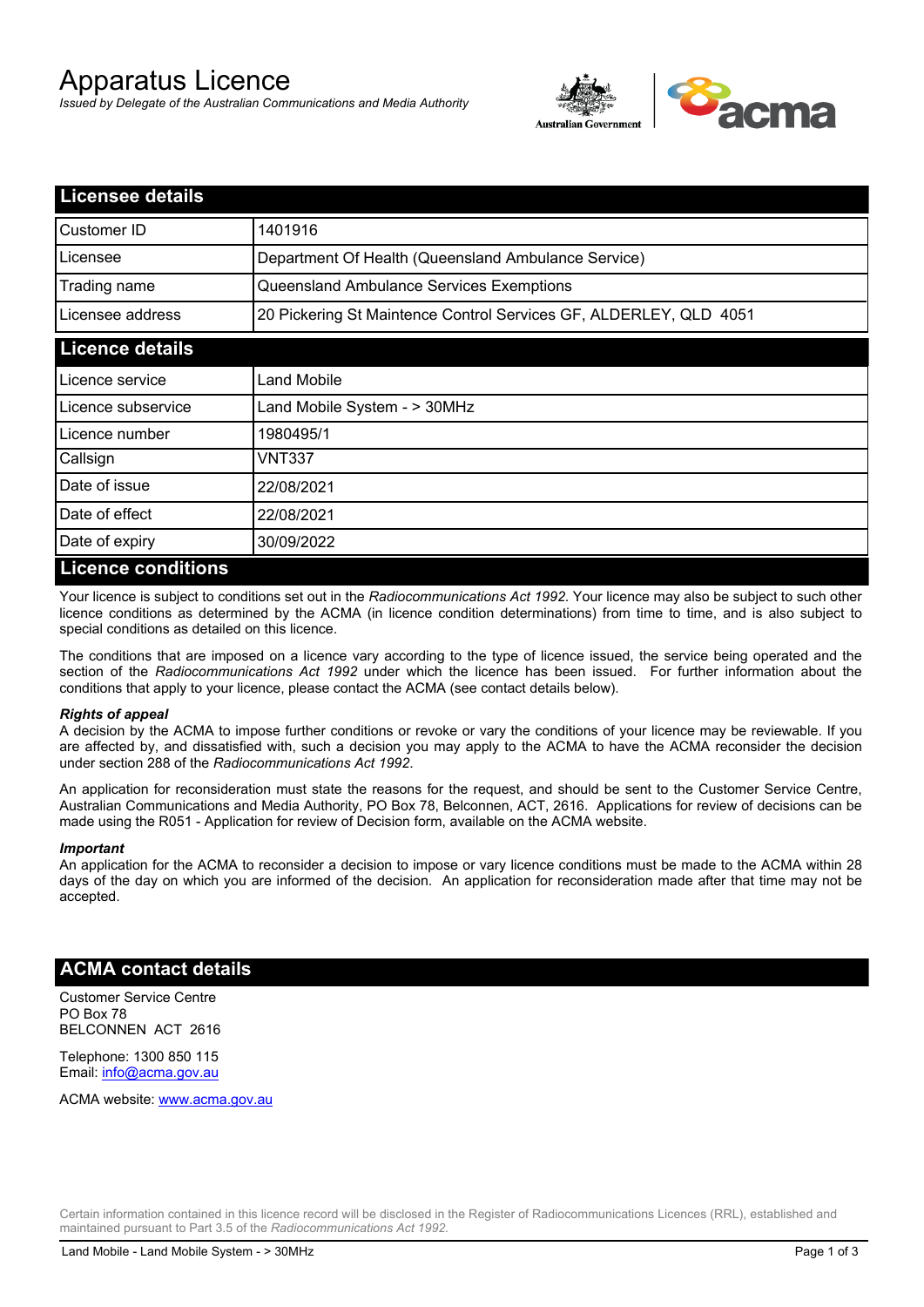# **Advisory Notes applying to licence no.: 1980495/1**

Conditions applicable to the operation of Land Mobile System station(s) authorised under this licence can be found in the Radiocommunications Licence Conditions (Apparatus Licence) Determination and the Radiocommunications Licence Conditions (Land Mobile Licence) Determination. Copies of these determinations are available from the ACMA and from the ACMA home page (www.acma.gov.au).